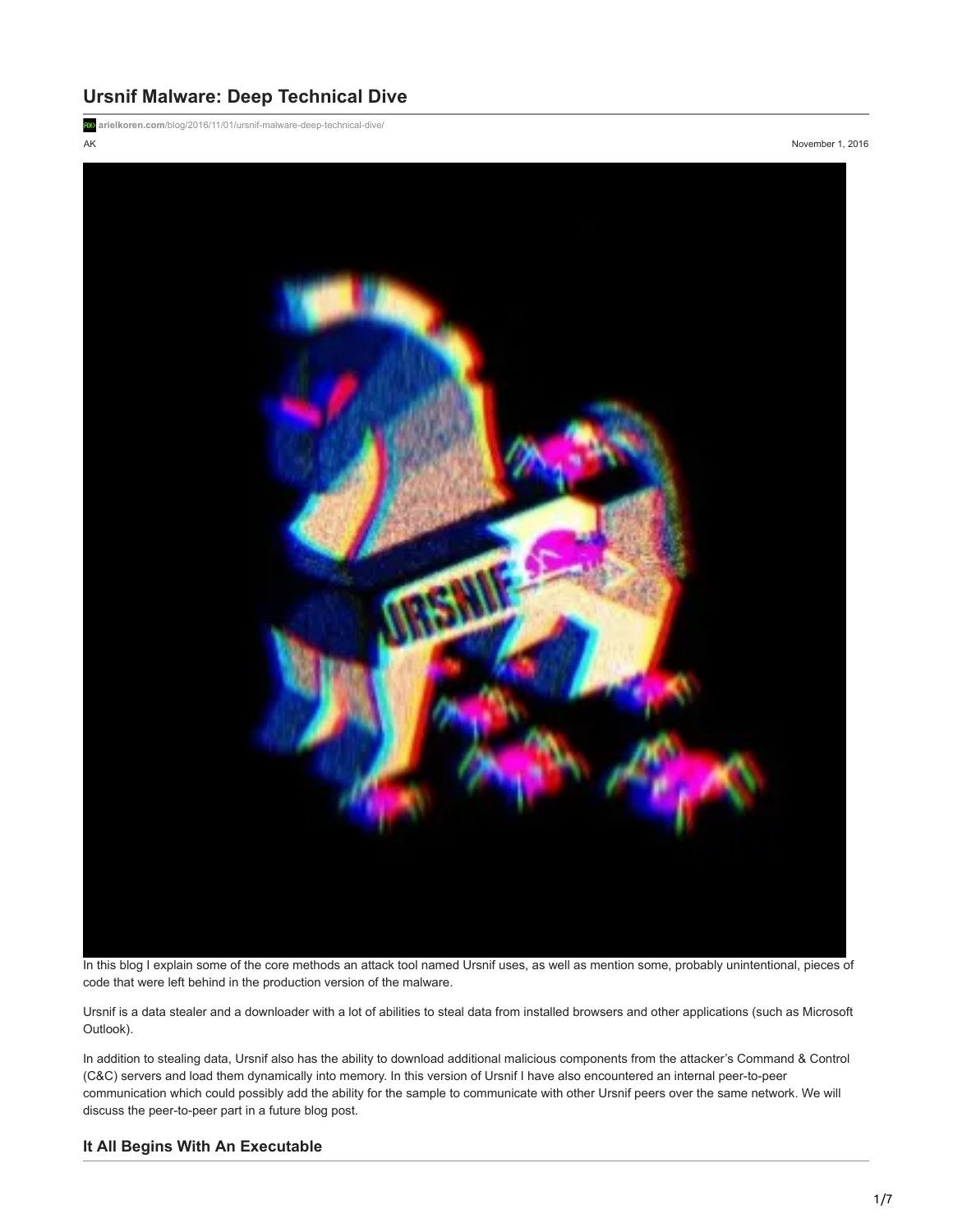When the Ursnif executable is first loaded, it will unpack the real payload. The real payload is packed by the attackers, because it helps keeping it undetected by security solutions which are based on a file signature.

After the real payload is unpacked, it will run in a hollowed process, and even at that stage of unpacking, the .**BSS section** is still obfuscated and will be de-xored on runtime before the malware will continue with the execution.

| Before                                                                                                                                                                                                                                                                                                                                                                                                                                                                                                                                                                                                                                                                                                                                                                                                                                                                                                                                | After                                                                                                                                                                                                                                                                                                                                                                                                                                                                                                                                                                                                                                                                                                                                                                                                                                                                                                                                                                                                                                                                                                                                                                                                                                                                                                                                                                                                                                                                                                                                                                                                                                                                                                                                                                                                                                                                                                                                                                                                                                                                                        |
|---------------------------------------------------------------------------------------------------------------------------------------------------------------------------------------------------------------------------------------------------------------------------------------------------------------------------------------------------------------------------------------------------------------------------------------------------------------------------------------------------------------------------------------------------------------------------------------------------------------------------------------------------------------------------------------------------------------------------------------------------------------------------------------------------------------------------------------------------------------------------------------------------------------------------------------|----------------------------------------------------------------------------------------------------------------------------------------------------------------------------------------------------------------------------------------------------------------------------------------------------------------------------------------------------------------------------------------------------------------------------------------------------------------------------------------------------------------------------------------------------------------------------------------------------------------------------------------------------------------------------------------------------------------------------------------------------------------------------------------------------------------------------------------------------------------------------------------------------------------------------------------------------------------------------------------------------------------------------------------------------------------------------------------------------------------------------------------------------------------------------------------------------------------------------------------------------------------------------------------------------------------------------------------------------------------------------------------------------------------------------------------------------------------------------------------------------------------------------------------------------------------------------------------------------------------------------------------------------------------------------------------------------------------------------------------------------------------------------------------------------------------------------------------------------------------------------------------------------------------------------------------------------------------------------------------------------------------------------------------------------------------------------------------------|
| Offset<br>$\mathbf{D}$<br>c.<br>15.<br>00000000<br>FD.<br>DE<br>37<br>00000010<br>5C 6C 6E<br>0F<br>CA.<br>00000020<br>81<br>83<br>76<br>86<br>D9<br>35<br>59<br>65<br>00000030<br>89<br>3F<br>8B<br><b>DF</b><br>4F<br>8D<br>46<br>00000040<br>00000050<br>8B<br>DE 4D<br>98<br>70<br><b>SF</b><br><b>B8</b><br>D3<br>A9<br>AB<br>00000060<br>32<br>89<br>OF<br>07<br>4D<br>00000070<br>CS 1<br>00000080<br>63<br>B8<br>52<br>DA:<br>6B<br>E5<br>46<br>B.S<br>00000090<br>FA.<br>BD<br>$P-4$<br>$A\Omega$<br>000000A0<br>Ge <sub>1</sub><br>000000B0<br>2C<br>48<br>A5<br>82<br>OB<br>ns.<br>000000C0<br>D <sub>3</sub><br>6C.<br>00000000<br>23<br>4A<br>$\alpha$ <sub>F</sub><br>۵a<br>000000E0<br>97<br>20<br>17<br><b>8D</b><br>23<br>E8<br>EE<br>83<br>O <sub>F</sub><br>000000F0<br>D9<br>4D<br>56<br>90<br>15<br>AF<br>D <sub>3</sub><br>00000100<br>F9 92<br><b>1A</b><br>99<br>A6<br>EF<br>55<br>D7<br>Сñ<br>na<br>OC<br>FD | Officet<br>Ascii<br>Ascil<br>c<br>13.<br>. .<br>bž - - "%#V#+I   78y<br>00000000<br>S: (ML:: NV::: LV).<br>29<br>$^{00}$<br>53.<br>00000016<br>73 6F<br>6F<br>ø7scY€¥€ AM tiln<br>53<br>Software\Mcroso<br>72<br>69<br>50<br>63<br>Nz EAs 5-Gyea¶YU<br>0000002<br>66<br>72 65<br>ft \ Windows\ Curre<br>72<br>50<br>$(9B)$ $2E1$ $0^{\circ}$ $E - 0$ $7$ $37$<br>00000030<br>nt Version\Run. \ S<br>5C 53<br>$^{00}$<br>73<br>6F 66<br>of twar e) M crosof<br>$L\underline{a}\underline{a}$ $\underline{a}$ $\underline{c}$ $\underline{c}$ $\underline{A}\underline{a}$ + $\underline{b}N$ CF<br>00000040<br>6F<br>PMOUT   OE7 <be.<br>00000050<br/>74<br/>t \ Windows\ Curren<br/>72 65 6E<br/>72<br/>50<br/>AC.<br/>The bss section before<br/>w"   b*   C121 Z ~   2"<br/>t Version, \ Expl or<br/>00000060<br/><b>6F 72</b><br/>74<br/>60<br/>on<br/>W0 0 &gt; _ B0 6   : , T B0 M<br/>00000070<br/>72 73<br/>er \ Shell, Folders<br/>-Ji uVü7káSÚRKFc¶<br/>00000080<br/>OD<br/>. \ Run. %ay at emr oo<br/>72 6F<br/>79<br/>73<br/>6F<br/>75<br/>nC<br/>6E<br/><math>^{00}</math><br/>25.<br/>65<br/>52<br/>60<br/>© 06ú€J) ¬, Zó'ú<br/>00000090<br/>1% system32\svch<br/>74<br/>76<br/>32<br/>63<br/>00<br/>000000A<br/>ost. exe. A. p. p. D.<br/><math>V(C_0, 1 \cdot 1   160. t - 6</math><br/><math>V(C_0, 0, C_0) b_0 W H</math><br/>00<br/>44.<br/>0000008<br/>5C<br/><math>a, t, a, </math> Local <math>i, D</math><br/><math>^{00}</math><br/>6C<br/><math>:</math> ( <math>D;</math> <math>G1 G1; GA;</math> <math>:</math> <math>:</math> <math>BG</math><br/>C9r n: 80 YHA-r 0 XI O<br/>000000C0<br/>106 AD' ™ Y* J. 0 J#<br/>I ( D: CI CI ; CA; ; ; AN<br/>00000000<br/>3B<br/>29<br/><math>ddr c</math> (\$11 Lèi <math>1H1 -</math><br/>0000006<br/>(A; C1 C1; G2; A1)<br/>38<sub>5</sub><br/>41<br/>55<br/>38<br/>38<br/>"Calua C GAZCXM<br/><math>J(A; G   G); GA; \ldots</math>BA<br/>COOCODFO<br/>29<br/>38<br/>ù' » Aby di i Ut × G"t Ó<br/>00000100<br/>65<br/>61<br/>Local \ Shell Rea<br/>29<br/>6C 52<br/>68<br/><b>BE</b><br/>65.<br/>60<br/>60<br/>53</be.<br> |

#### and after dexoring it

Afterward, there is a simple check the malware authors left behind. If the file C:\321.txt exists, the checks for a virtualized environment are ignored. This was most probably developed in order to allow the attackers to test their tool on their own virtualized machines. Even though it is quite funny that the attackers left this piece of code in a production compilation, it might show how careless they are. Basically, if anyone else would like to test Ursnif on a virtual machine, they can just create a file with that name at that location and the malware will work properly with no need to change the virtual machine's configurations.

Next, the malware will make sure that all of the users on the machine are infected, by enumerating the registry root key HKU and for each user key, it will put an appropriate startup value, as well as the payload on each AppData folder of each user. Registry Keys used:

- HKU\<SID>\Software\Microsoft\Windows\CurrentVersion\Run
- HKU\<SID>\Software\Microsoft\Windows\CurrentVersion\Explorer\Shell Folders\**AppData** (Value equals the folder to be used for the malware, for example: C:\Users\Administrator\Appdata\Roaming\")

After this procedure, we move on to the injection method.

### **And It Continues With Another Executable To Be Injected**

In the second part, the malware will look for a legitimate process to run in its context. Running in a different process context allows the malware to bypass firewall rules which let some processes through without alerting or blocking them.

Internally, the malware calculates a unique checksum for each process name it finds, in order to obfuscate the processes into which it will try to inject itself. Instead of injecting to explorer.exe for example, a checksum will be calculated, resulting in something like 0x17F9B5AA. Then, it will check if that value matches a value from an internal list of checksums, and only if it exists in that list, it will begin the injection method on that process.

Let's examine a **pseudo code** (as simple as possible) of how the first part of the injection looks:

```
/* Obtain the process pid to inject to */
dwPID = GetInjectProcess()
hProcess = OpenProcess(dwPID, ...)
pAddress = GetProcAddress("ntdll.dll", "RtlExitUserThread")
/* Create remote thread in suspended mode */
hThread = CreateRemoteThread(hProcess, \sqrt{\phantom{a}} Remote process handle \prime/
                          CREATE_SUSPENDED, /* creation flags */
                          pAddress, \frac{1}{2} /* thread function address */
                          ...)
/* Read remote procedure first four bytes */
dwBackupData = ZwReadVirtualMemory(hProcess, /* Remote process handle */
                                                             pAddress, /* Address to read */
                              4, /* number of bytes to read */
                              ...)
/* Change address protection to `writable` */
                              \prime* Remote process handle */<br>READ_WRITE_EXECUTE, \prime* New protection f.
                                                     \ell^* New protection flags */
                              pAddress, /* Address to change protection on */
                              4, /* Size of address */
                              ...)
ZwWriteVirtualMemory(hProcess, \frac{1}{\sqrt{2}} Remote process handle */<br>pAddress, \frac{1}{\sqrt{2}}\prime* Address to overwrite */
                                      0xCCCCFEEB, /* Data to write */
                                      4, /* Size of data */
                                       ...)
```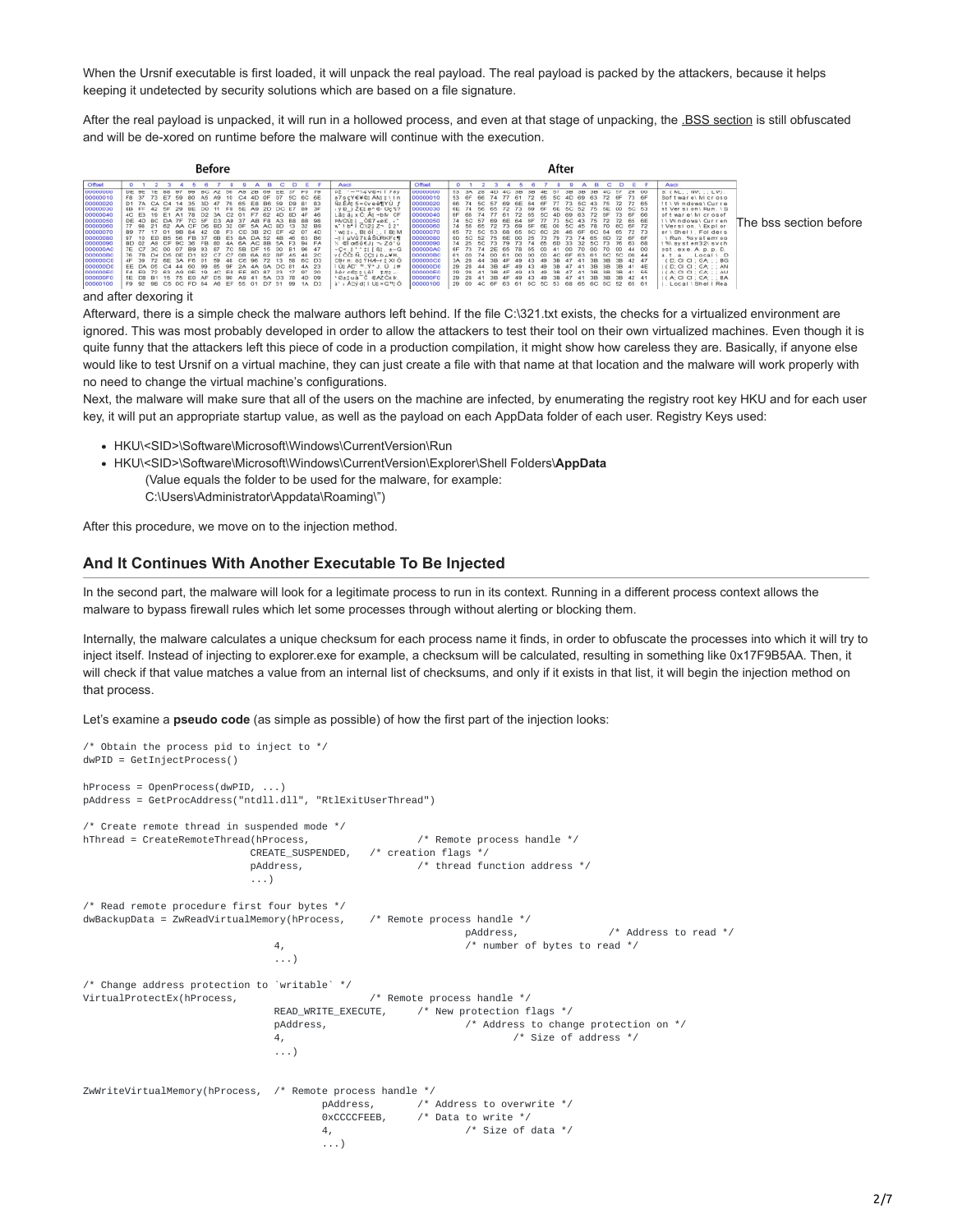- Open a handle to the desired process.
- Get the address of ntdll!RtlExitUserThread function.
- Create a remote suspended thread with the appropriate function.
- Obtain the first four bytes of the function as a backup (because in the upcoming steps, they will be overwritten).
- Before we overwrite the bytes, we must change the protection flags of the memory so it will be writable.
- Write four bytes (DWORD)(0xCCCCFEEB). This is the interesting part, changing the original function prologue this way, will result in an infinite loop.

Let's examine the function before and after the changes:

| <b>Before</b>                                                                                                                                                                                        | After                                                                                                                                                                                                                                  |
|------------------------------------------------------------------------------------------------------------------------------------------------------------------------------------------------------|----------------------------------------------------------------------------------------------------------------------------------------------------------------------------------------------------------------------------------------|
| ntdll!RtlExitUserThread:<br>77dc1000 <b>8bff</b> mov edi,edi<br>77dc1002 <b>55</b> push ebp<br>77dc1003 8bec mov ebp.esp<br>77dc1005 83e4f8 and esp.0FFFFFFF8h<br>77dc1008 81ecbc000000 sub esp,0BCh | ntdll!RtlExitUserThread:<br>77dc1000 <b>ebfe</b> imp ntdll!RtlExitUserThread (77dc1000)<br>77dc1002 cc int 3<br>77dc1003 cc int 3<br>77dc1004 ec in al.dx<br>77dc1005 83e4f8 and esp, OFFFFFFFBh<br>77dc1008 81ecbc000000 sub esp,0BCh |

After the change, the new values assigned to the function prologue are translated to JMP <Short>, which is a two byte opcode. The first byte ( 0xEB ) is what translated the processor to recognize it as a JMP opcode, and it will also expect the second byte to be the value of where to jump to (Relatively from the EIP at the end of the opcode). The second byte we have in this scenario is  $0 \times FE$ , which translates to (-2). Jumping relatively from the end of the opcode (address 0x77dc1002) -2 bytes, will make the EIP get back to address 0x77dc1000, which is the same opcode again. This will result an infinite loop of one opcode. as you can see WinDBG translates it beautifully: 77dc1000 ebfe jmp ntdll!RtlExitUserThread (77dc1000)

After this change, the thread is resumed until its EIP of the newly created thread reach the ntdll!RtlExitUserThread address, then the thread is set to suspended mode again. The reason all this procedure is happening is because when a thread is created, it doesn't immediately start at the function given, it requires some initialization functions to be called first, so the original code is waiting for the initialization to complete and then it have a post initialized thread which it can take control of its EIP without worrying.

Thereafter the thread is suspended again, the function original 4 bytes are restored. The new PE itself is injected with NtCreateSection and NtMapViewOfSection , for mapping the new PE to the malware's memory ending with SetThreadContext which with that we are able to change the registers value, specifically  $EIP -$  to the new created entry point of the remote process following ResumeThread.

As we've seen before, attackers are building techniques into their tools in order to evade detection by security solutions. One of the techniques exploits sandbox weaknesses by using different sleeping mechanisms. Sandboxing solutions usually run malware samples only for about 2-3 minutes before they move on to the next sample they have in queue. The reason is simply because those kind of solutions are required to keep up with analyzing hundreds of thousands of samples every day. Therefore, for a sandbox time is a very precious resource. Basically, this means that if a malware can stay dormant for this period of time, the sandbox will not recognize its behavior as malicious and will move to the next sample in queue.

Ursnif has recently evolved and changed the sleeping mechanism, trying to evade detection through a unique sleeping API. Earlier versions used Sleep \ WaitForSingleObject \ WaitForMultipleObjects or similar APIs. Nowadays, a different method coming in hand, Relative sleeping using windows timers. Here is a code example of how to use the Timers API: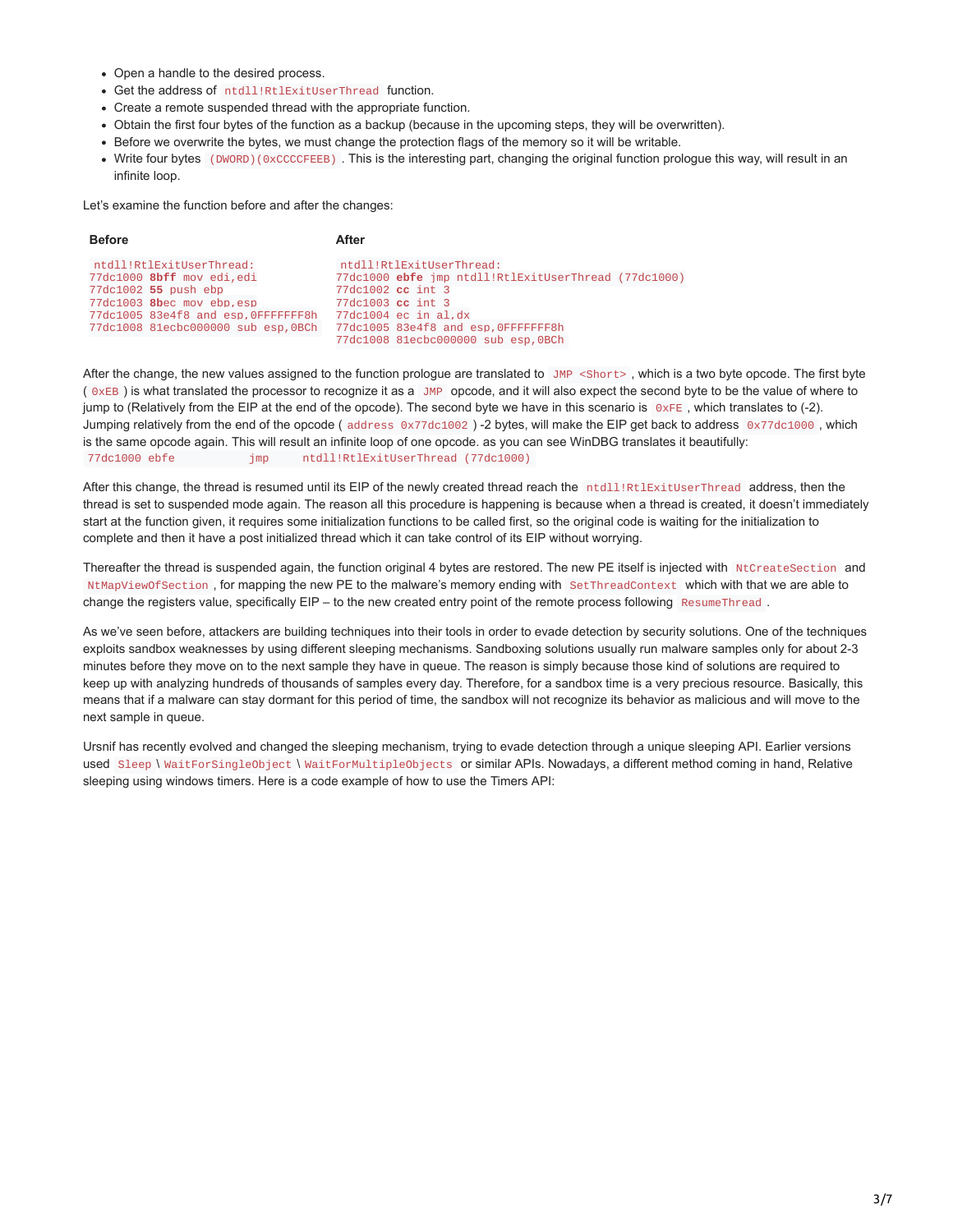```
#
i
n
c
l
u
d
e
<
w
i
n
d
o
w
s.h
>
#include <tchar.h>
/* Definitions */
#define SLEEP_TIME (5) /* In seconds */
/* Macros */
#define NANOSECONDS(nanos) \
(((signed __int64)(nanos)) / 100L)
#define MICROSECONDS(micros) \
(((signed __int64)(micros)) * NANOSECONDS(1000L))
#define MILLISECONDS(milli) \
(((signed __int64)(milli)) * MICROSECONDS(1000L))
#define SECONDS(seconds) \
(((signed __int64)(seconds)) * MILLISECONDS(1000L))
/* Enumerations */
typedef enum _E_CODE
{
        E_FAILURE = -1,
        E_SUCCESS = 0,
        E_TIMER_CREATION,
        E_SET_TIMER,
        E_WAIT_EVENT,
}
E
_
C
O
D
E
;
E_CODE SleepingMechanism(DWORD dwSleepTime)
{
        /* Initializations */
        HANDLE hTimer = NULL;
        E_CODE tRetVal = E_FAILURE;
        FILETIME <code>ftSystemTime = { 0 };</code>
        LARGE_INTEGER liSystemTime = { 0 };
        DWORD dwWaitResult = 0;
        /* Create unnamed timer */
        hTimer = CreateWaitableTimer(NULL, FALSE, NULL);
        if (NULL == hTimer)
        {
                _tprintf(TEXT("CreateWaitableTimer failure: [%d]\n"), GetLastError());
                tRetVal = E_TIMER_CREATION;
                goto lblCleanUp;
        }<br>/* Get system time */
        GetSystemTimeAsFileTime(&ftSystemTime);
        /* Add relative time from current time to sleep */
        liSystemTime.HighPart = ftSystemTime.dwHighDateTime;
        liSystemTime.LowPart = ftSystemTime.dwLowDateTime;
        liSystemTime.QuadPart += SECONDS(dwSleepTime);
        /* Set timer with an absolute time to sleep */
        if (!SetWaitableTimer(hTimer, &liSystemTime, 0, NULL, NULL, FALSE))
        {
                _tprintf(TEXT("Failed creating waitable timer: [%d]"), GetLastError());
                tRetVal = E_SET_TIMER;
                goto lblCleanUp;
        }<br>/* Waiting for the timer event*/
        _tprintf(TEXT("Sleeping for [%d] seconds\n"), dwSleepTime);
        dwWaitResult = WaitForSingleObject(hTimer, INFINITE);
        if (WAIT_OBJECT_0 != dwWaitResult)
        {
                _tprintf(TEXT("WaitForSingleObject failed: [%d]"), dwWaitResult);
                tRetVal = E_WAIT_EVENT;
        }<br>/* Success */
        tRetVal = E_SUCCSES;
lblCleanUp:
        if (NULL != hTimer)
        {
                CloseHandle(hTimer);
                hTimer = NULL;
        }
return tRetVal;
}<br>INT _tmain(DWORD dwArgc, LPTSTR *lpszArgv)
{
        E_CODE tRetVal = E_FAILURE;
        tRetVal = SleepingMechanism(SLEEP_TIME);
        if (E_SUCCSES != tRetVal)
                _tprintf(TEXT("Failure: [%d]"), (DWORD)tRetVal);
        e
l
s
e
                _tprintf(TEXT("Success\n"));
        return 0;
}
```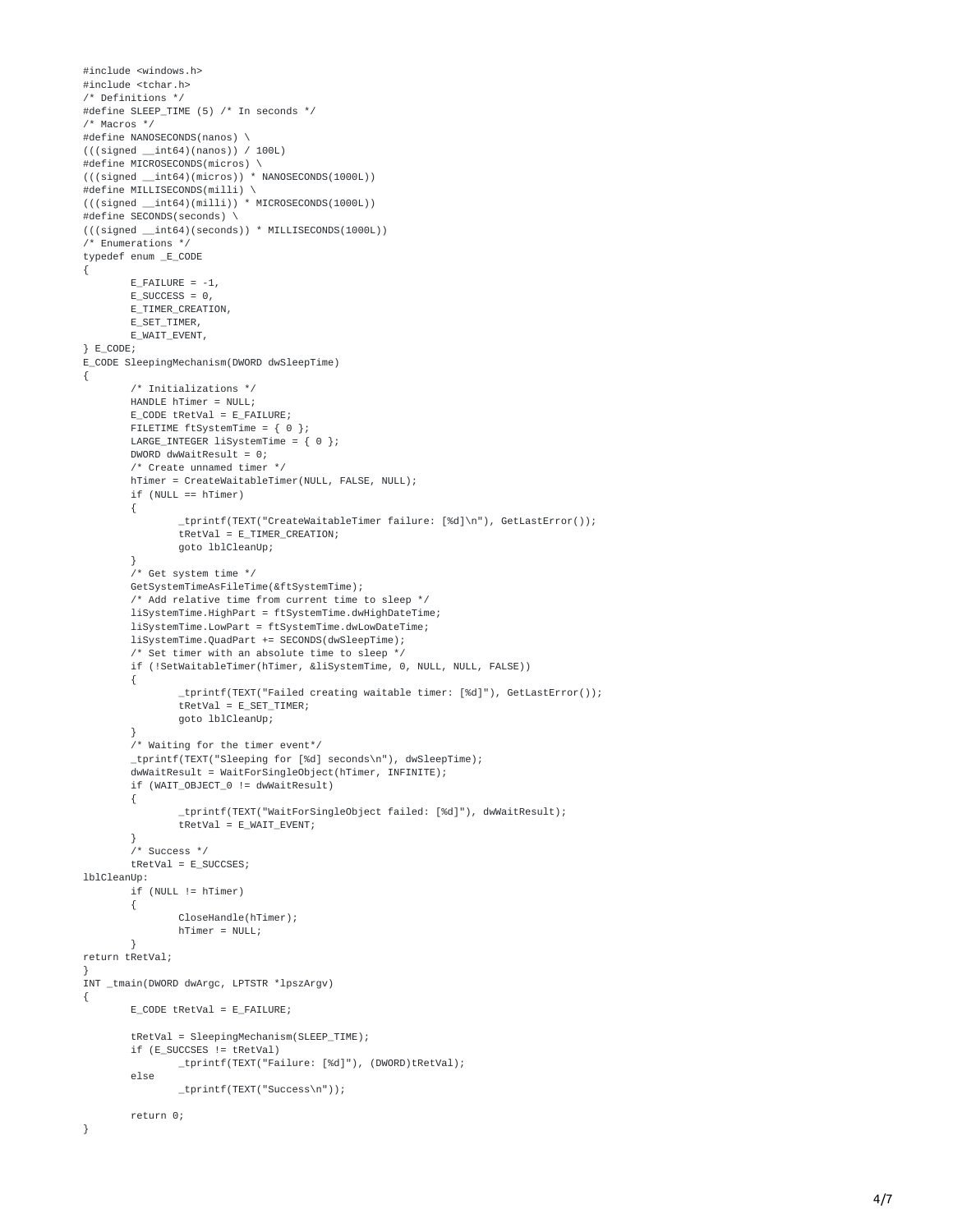# **The Additional Evasive Techniques and the DGA Flaw**

Once the attacker tool is able to evade the sandbox, it will try to evade network security solutions which are based on communication pattern signatures. Let's examine two such evasive techniques:

Obfuscating the outbound traffic

The first data sent from the infected machine would start with the following string format:

soft=1&version=%u&user=%08x%08x%08x%08x&server=%u&id=%u&crc=%x

After adding the values which represent the machine (will not be discussed in this blog post) to the format string, the malware will xor the original value and move on to base64 encoding. Thereafter removing the "=" padding.

W+WIpnoUOvyD3ExoGOYmmDu0bmT8a0IQc2p7qTZymZCHt8eu27PEunoWst7LOJNxEVYBinB9iwNBQ6dP+msKM1eHuJg8mb5vu2siAOn72yyGQxwIDyVrNC1

Then adding "/" at random offsets of the string, following with changing every unique letter (which doesn't match [a-zA-Z0-9]) to its hexadecimal format starting with "\_". For example the letter "+" hex representation is 2B, and the letter "/" hex representation is 2F, so the output will end up looking like:

WWIpnoUOvyD3ExoGOYmmDu0bmT8a0IQc2p7qTZymZCHt8eu27PEunoWst7LOJNxEVYBinB9iwN**\_2FB**Q6dP**\_2B**msKM1eHuJg**\_2F**8mb5vu2siAOn72yyGQxwI Finally, there is a second call to the function, adding the "/" slash character at random offsets and then the string is complete. W\_2BWIpn\_2FoUOvyD3ExoGO**/**YmmDu0bmT8**/**a0IQc2p7qTZymZCHt**/**8eu27PEunoWs**/**t7LOJNxEVYB**/**inB9iwN\_2FBQ6d**/**P\_2BmsKM1eHuJg\_2F8mb5**/**vu2s

This is sent to the C&C server with the following format:

" <Domain>/images/<CraftedBase64Url>.gif "

where the  $\leq$ Domain> will be chosen by the DGA algorithm, and the  $\leq$ CraftedBase64Url> is what was just created.

**http://thiscrevmscllevelfak[.]club**/images/W\_2BWIpn\_2FoUOvyD3ExoGO/YmmDu0bmT8/a0IQc2p7qTZymZCHt/8eu27PEunoWs/t7LOJNxEVYB

Domain Generation Algorithm (DGA)

When I first reverse engineered the DGA and tried to recreate it using Python, for some reason my code didn't work as expected and I got different results compared to the actual domains used by the attackers. When I reversed everything slowly and made sure my code does exactly what it is supposed to – I found out that they have some logical flaw in the code. Whether this was intentional or not, I will let you be the judge. But I am pretty sure it was unintentional. Let's see what exactly is going on in there step by step:

1.

- 1. Download a predefined wordlist from an online text file.
- In python that would be as easy as using urllib2.urlopen .
- 2. Obtain all the words that are at least 3 letters long. In python that would be: re.findall(" $[a-zA-Z]{3}$ ,", data)
- 3. Add a null termination ( $0 \times 00$ ) after every word that matched, in the original buffer.
- 4. Override the original data with the matching words, after every word add space bar.

(**Author comments**: This is necessarily shorter than the original buffer so it should work, however in general this is very bad code practice.)

5. Create the domain using the strings in the buffer list of Step Three.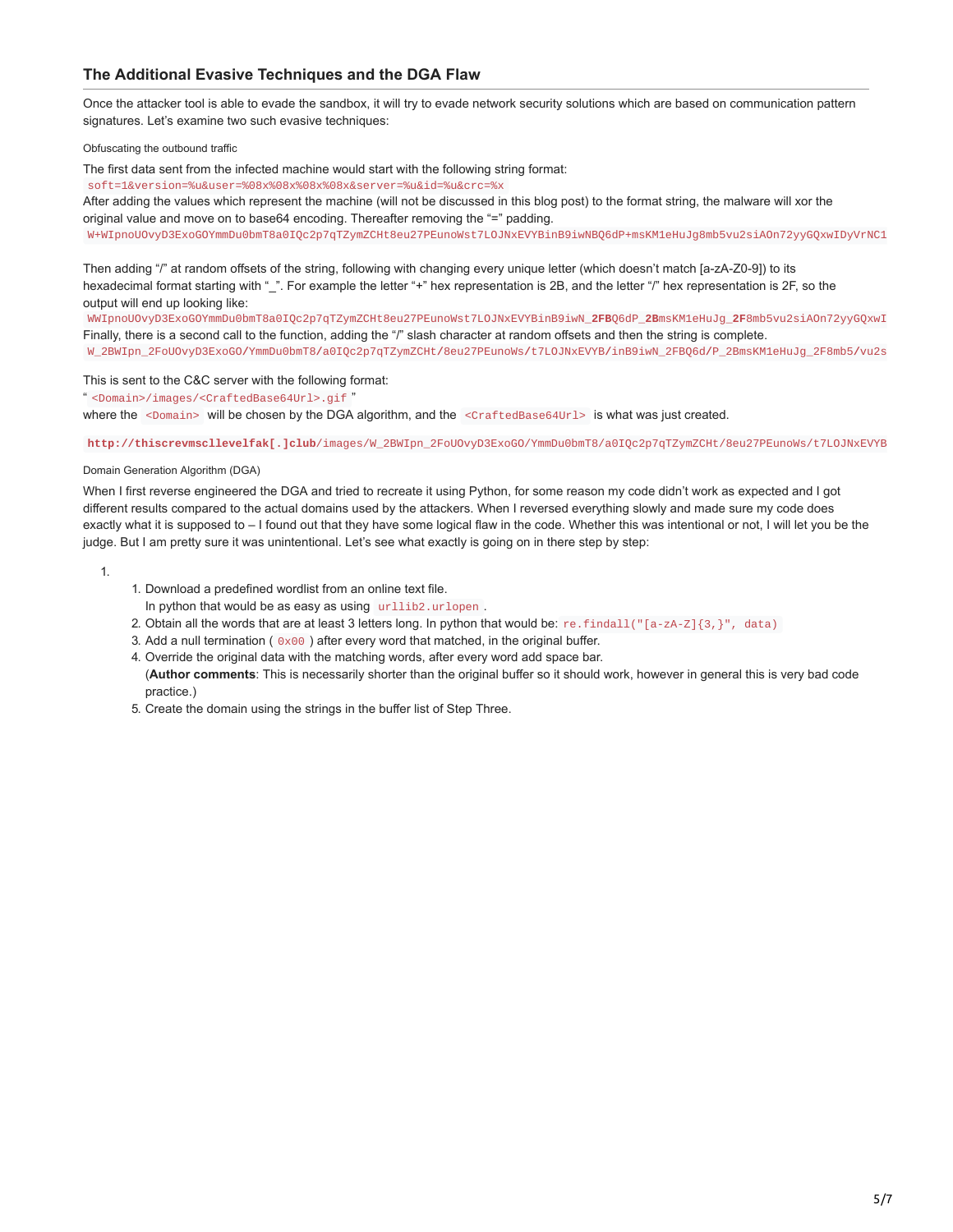

Now, the problem exists at Step Four, let's take a look at the assembly:

To understand the problem better, let's have a dummy buffer to demonstrate the issue.

Match-Another se cu DEADBEEF le rt

Applying the regex from Step Two would result in the following word list:

["Match", "Another", "DEADBEEF"]

Adding the null termination on the original string will make it look like:

Match\x00Another\x00se cu DEADBEEF\x00le rt

After that, we are going to copy each of those strings, override the original buffer with them, and add a space bar right after. This should result the matching strings being one after another ordered in that buffer. However, the first copy is the reason for the problem. We are first of all copying the original word over itself using 'lstrcpy', resulting in the same buffer.

Match\x00Another\x00se cu DEADBEEF\x00le rt

But after that, we are using 'lstrcat' to add a space after the word. The MSDN documentation of `lstrcat` states:

**"lpString1 must be large enough to add lpString2 and the closing '\0'**,"

which means that there are going to be two more bytes added! One of them is the space, and the other one is the null termination coming right after, resulting in the following problem:

#### Match \x00nother\x00se cu DEADBEEF\x00le rt

As you can see, it overwrote some of the next word, which will eventually make it "lose" one of the words in the list making the whole wordlist short by one essentially affecting all of the DGA.

(**Author Comments**: I believe the malware authors have no idea they have such a bug in their code because they are probably using the exact same piece of code to know which domains they should buy.)